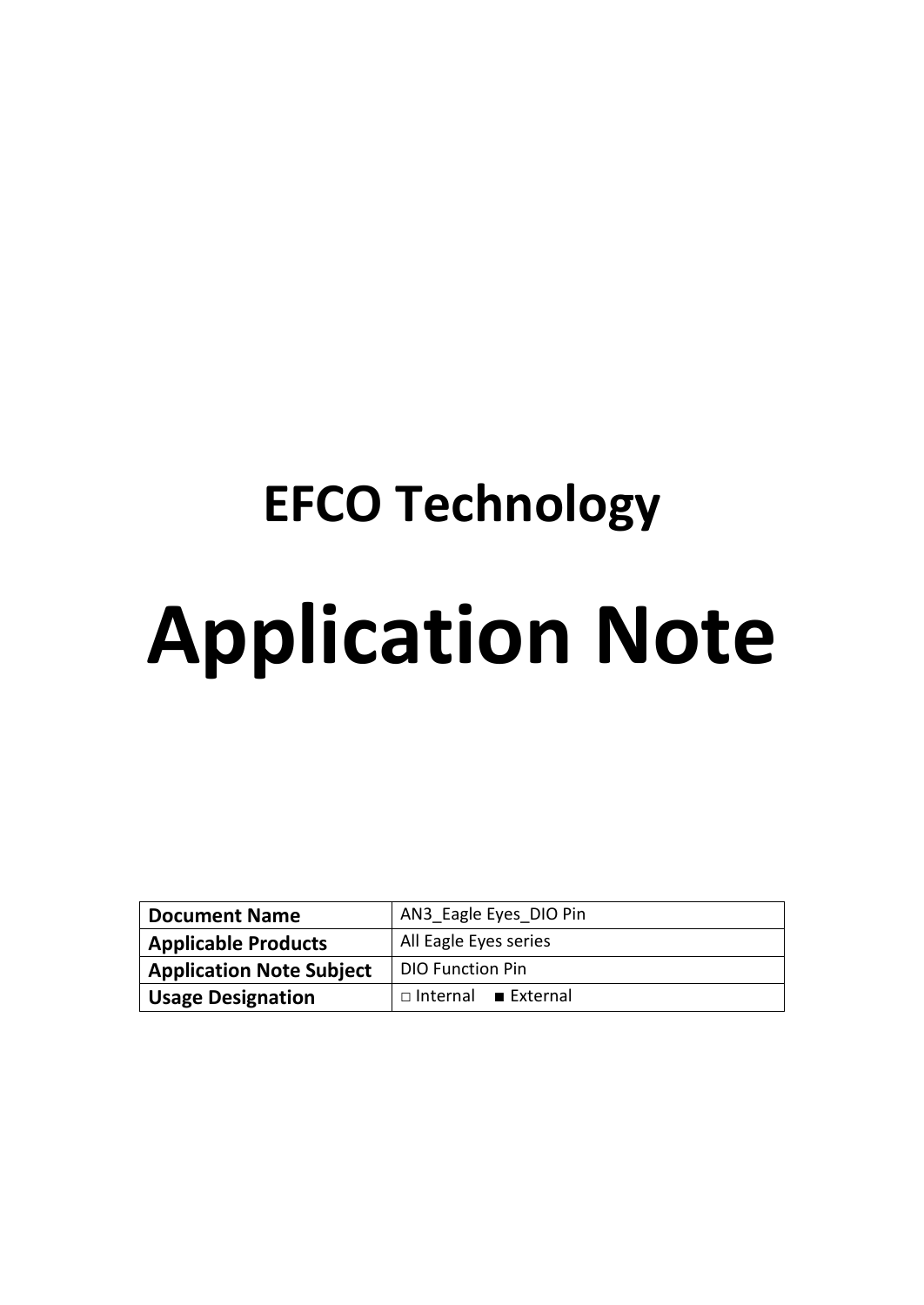## **Preface**

## **Revision History**

| <b>Revision</b> | <b>Date</b> | <b>Author</b> | <b>Description</b>  |  |
|-----------------|-------------|---------------|---------------------|--|
| 1.0             | 2019/06/24  | J Yen         | Preliminary release |  |
|                 |             |               |                     |  |
|                 |             |               |                     |  |
|                 |             |               |                     |  |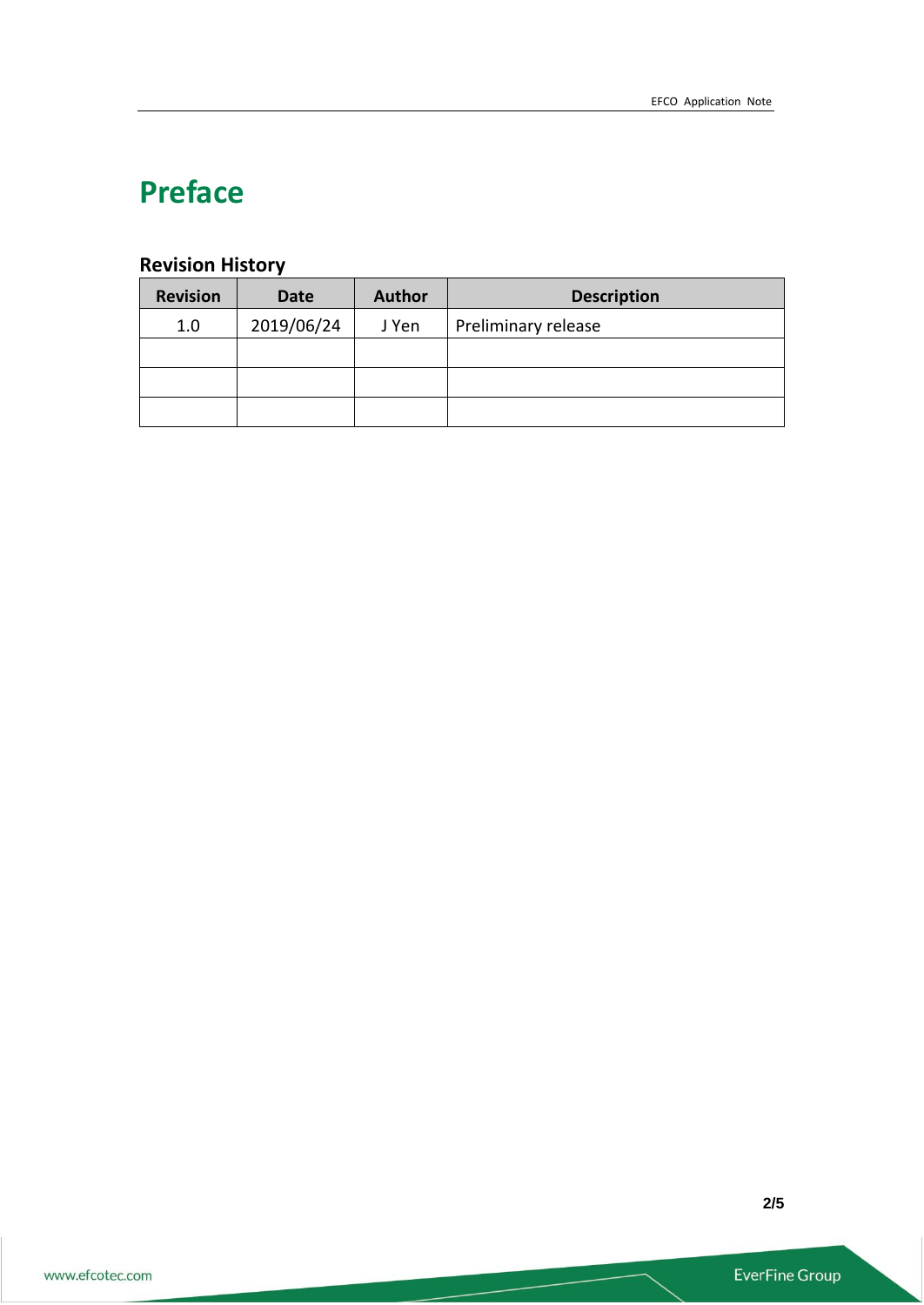## **Copyright**

Copyright © 2019 EFCO Technology. All rights are reserved. EFCO reserves the right to make improvements to the products described in this manual at any time without notice.

No part of this manual may be reproduced, copied, translated or transmitted in any form or by any means without the prior written permission of EFCO. Information provided in this manual is intended to be accurate and reliable. However, EFCO assumes no responsibility for its use, nor for any infringements of the rights of third parties, which may result from its use.

The material in this document is for product information only and is subject to change without notice. While reasonable efforts have been made in the preparation of this document to assure its accuracy, EFCO assumes no liabilities resulting from errors or omissions in this document, or from the use of the information contained herein.

EFCO reserves the right to make changes in the product design without notice.

### **Acknowledgements**

All brand names and/or trademarks are the properties and registered brands of their respective owners.

For more information about this and other EFCO products, please visit our website at: [www.efcotec.com](file:///C:/Users/PattyWu/Documents/Manual/DMCT/www.efcotec.com)

#### **Warnings, Cautions and Notes**

**Warning!** Warnings indicate conditions, which if not observed, can cause personal





Cautions are included to help you avoid damaging hardware or losing data.



Note!

Notes provide optional additional information.



**3**/**5**